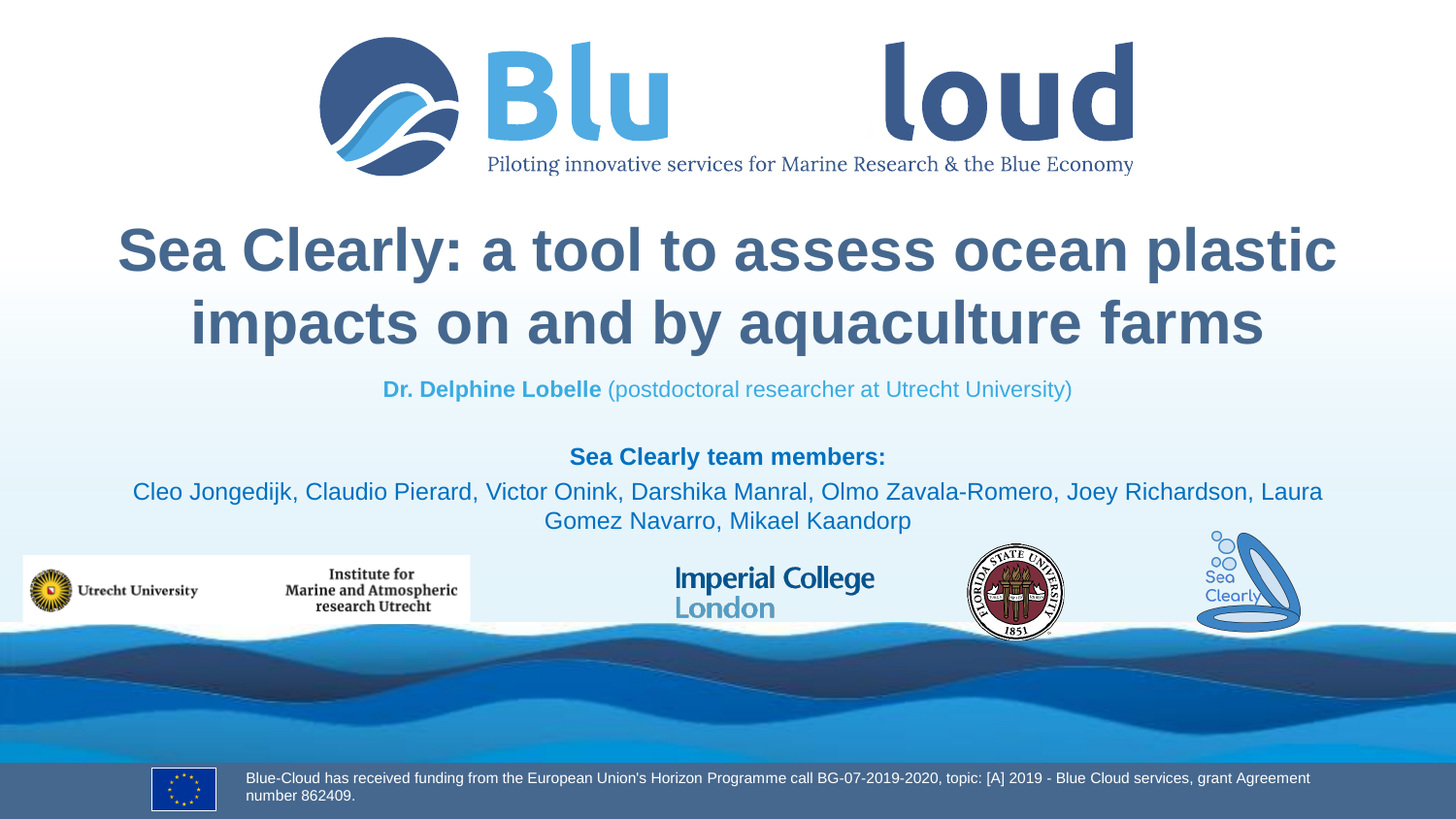# Blue-Cloud

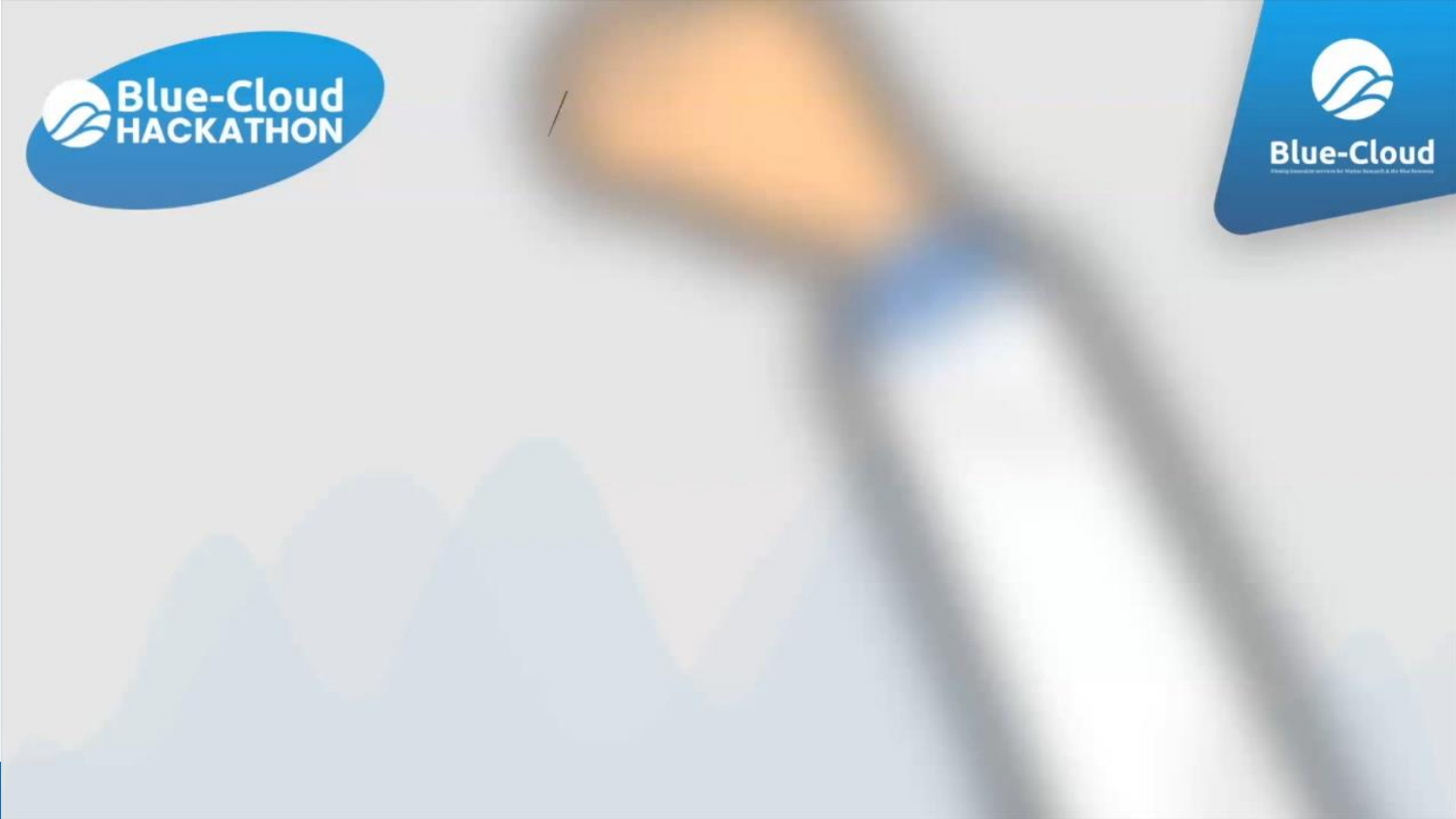





## **What if….**

we could develop an **environmental impact assessment** tool to determine locations for **lowest probability** of:

1) plastic pollution reaching aquaculture cages

2) plastic pollution from cages reaching marine protected areas

### **Stakeholders/end-users**

- Aquaculture farm project managers: deciding where to place new cages - Decision-makers: marine spatial planning officers and accreditation bodies - General public: interested in whether their food could be contaminated

12/05/2022 UN Ocean Decade Laboratory Satellite Activity: An Accessible Ocean 3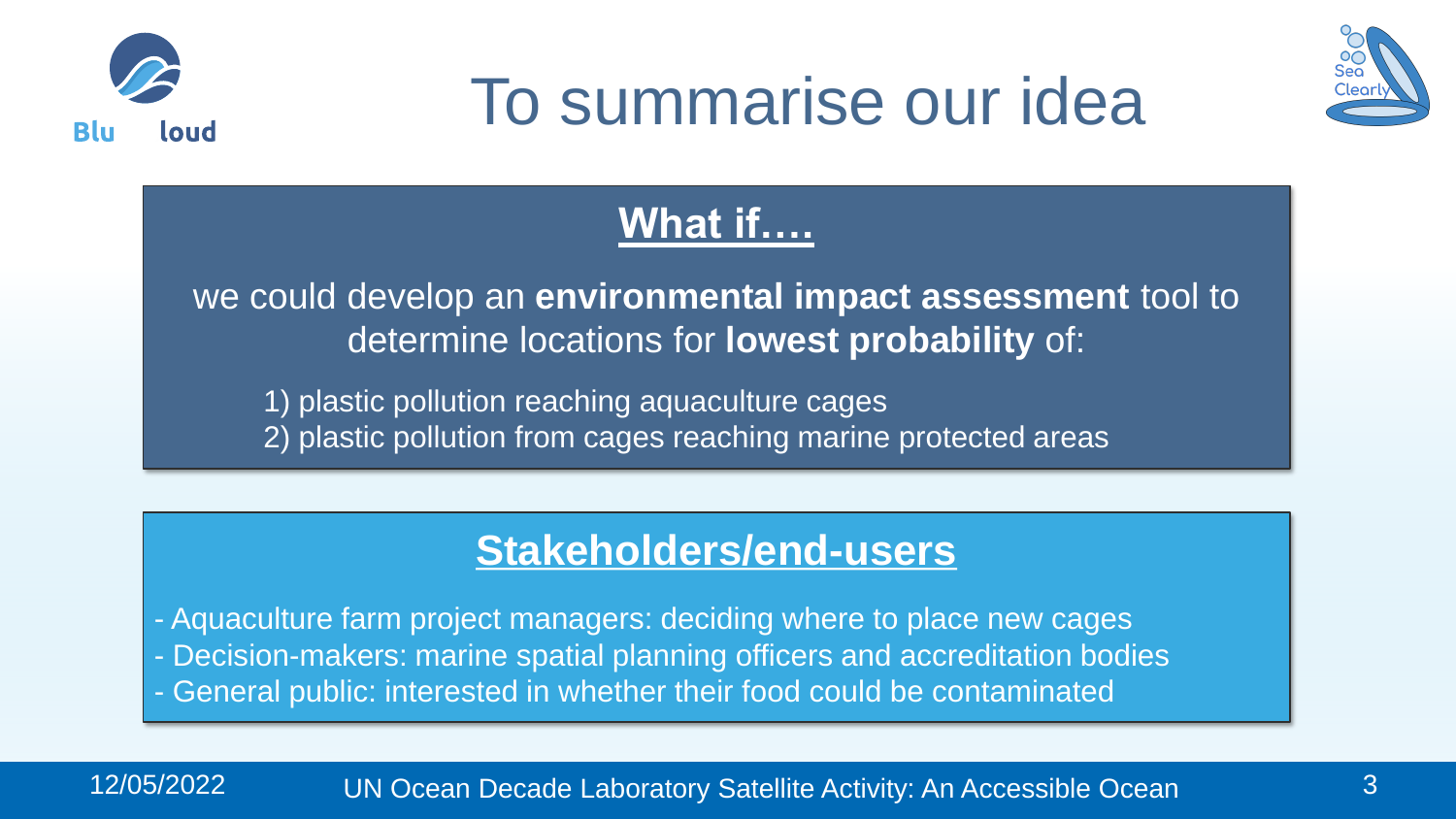

## Combining the Blue-Cloud platform and our framework







Virtual labs: series of applications to support project activities and/or users with development & demonstrative environments



Copernicus Marine Services: advective fields

EMODnet: aquaculture cage locations





Open-access Lagrangian particle-tracking framework: release virtual microplastic particles and track their pathways, following advective fields



Open Source software for the efficient visualization of Lagrangian scientific data on the web.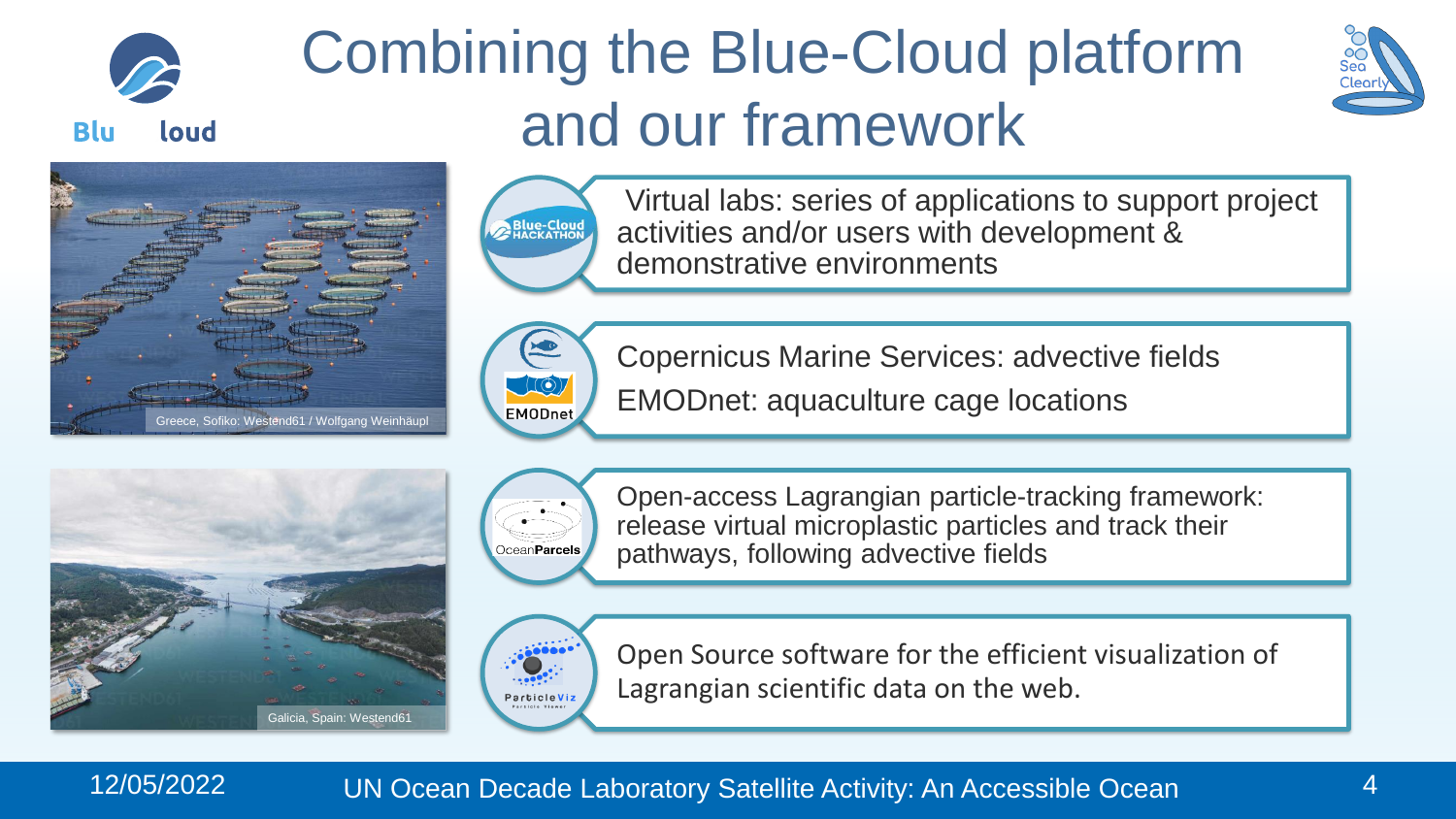





- Hackathon prize money: 6-month period
	- **All aquaculture farms in Mediterranean Sea**
	- Stakeholder interviews during hacking trip to France  $\mathbb{Z}$
	- **C** Outreach event
	- **B** Further develop the visualisation tool
		- **ParticleViz by Olmo Zavala Romero from FSU** <https://ozavala.coaps.fsu.edu/particleviz/SeaClearly/>
- Take this idea further: convert it into a consultancy to include:
	- All ocean pollutants
	- Local to global scales
	- **A** customisable service to clients' needs